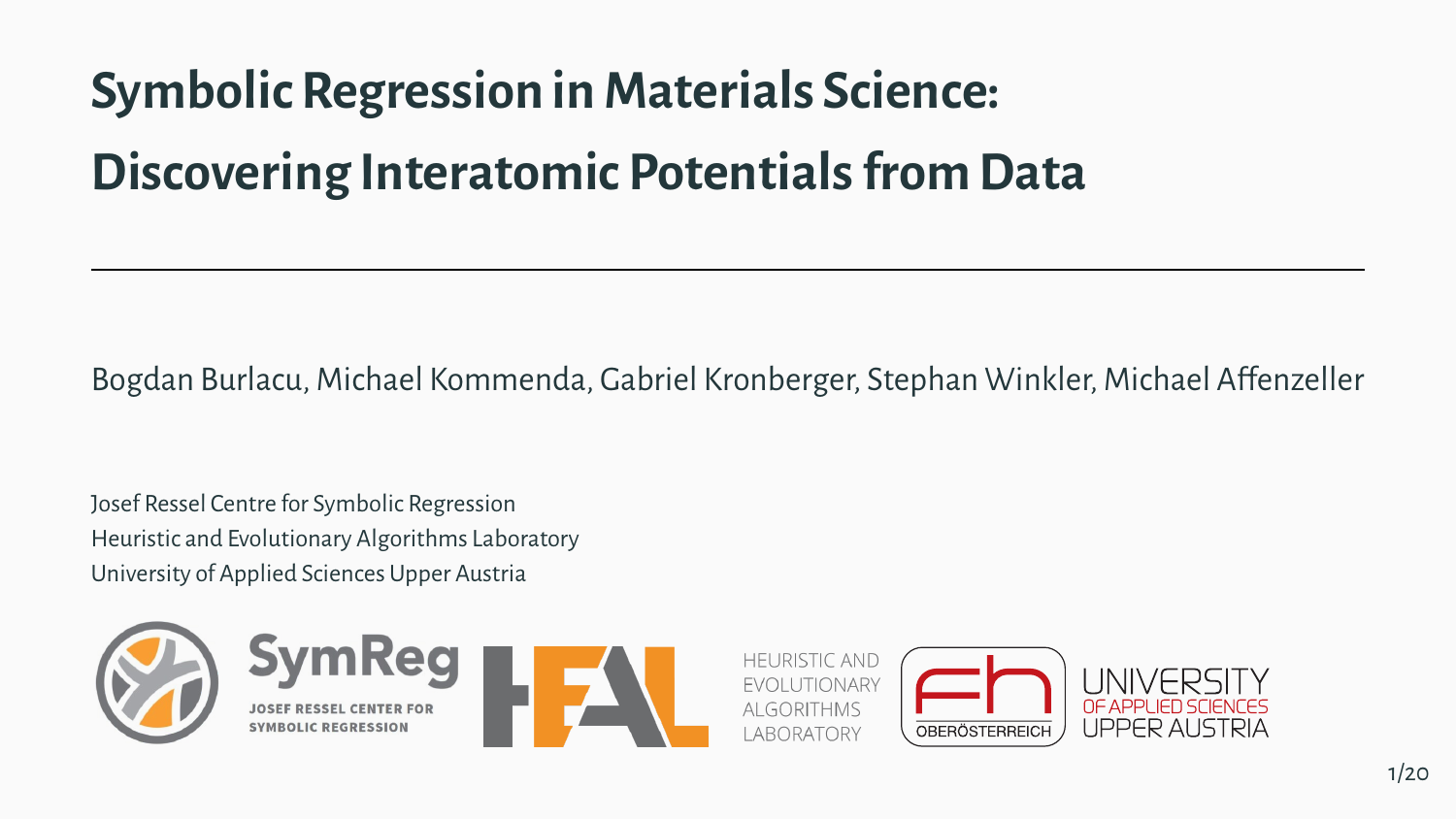Highly relevant, interdisciplinary field:

• physics — chemistry — engineering — **machine learning**

Computational modeling is nowadays the main way of studying new materials:

An accurate model of interatomic interactions is required.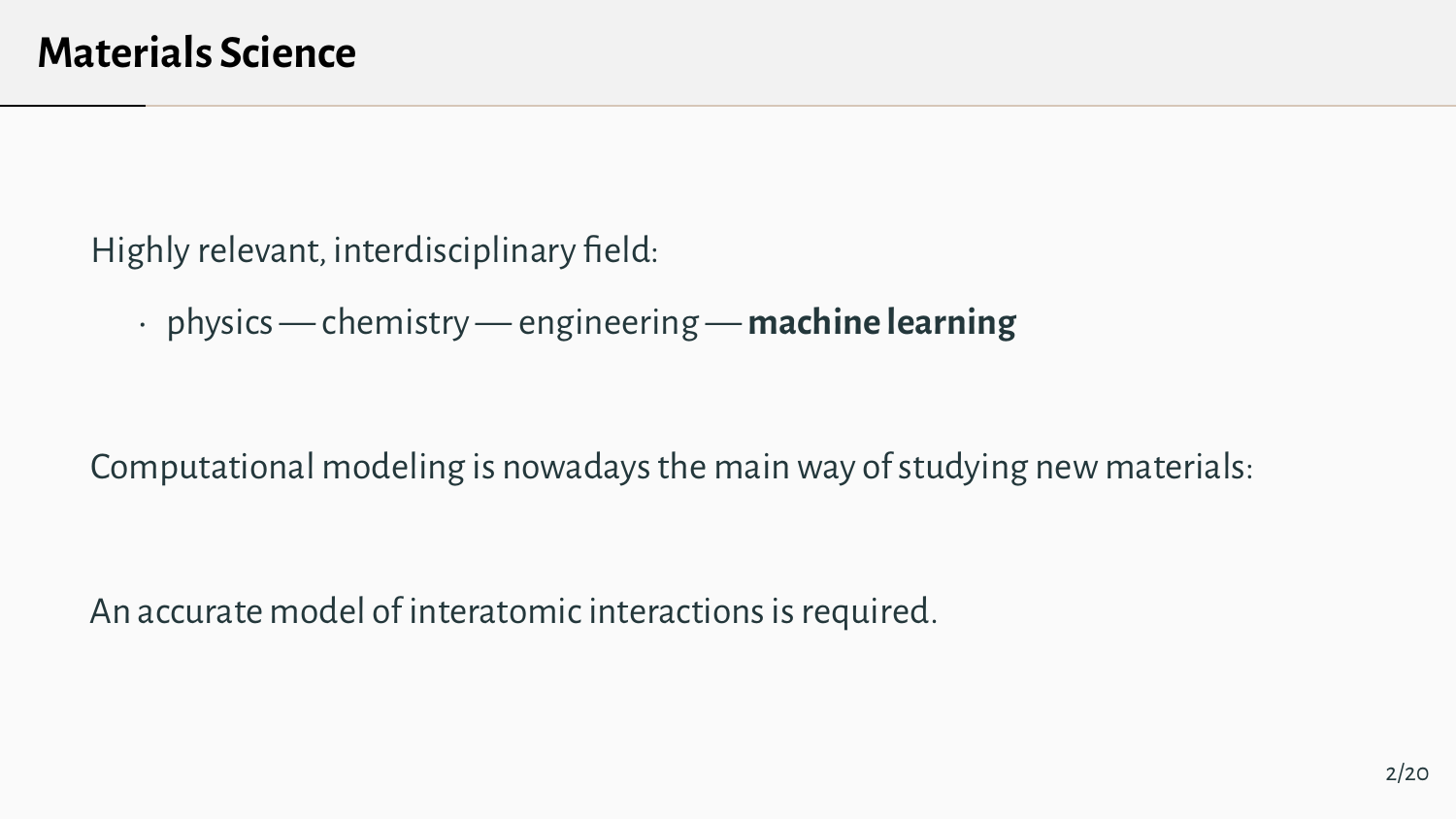# **Potential Energy Surface (PES)**

Describe the relationship between an atomic system's potential energy and the geometry of its atoms.

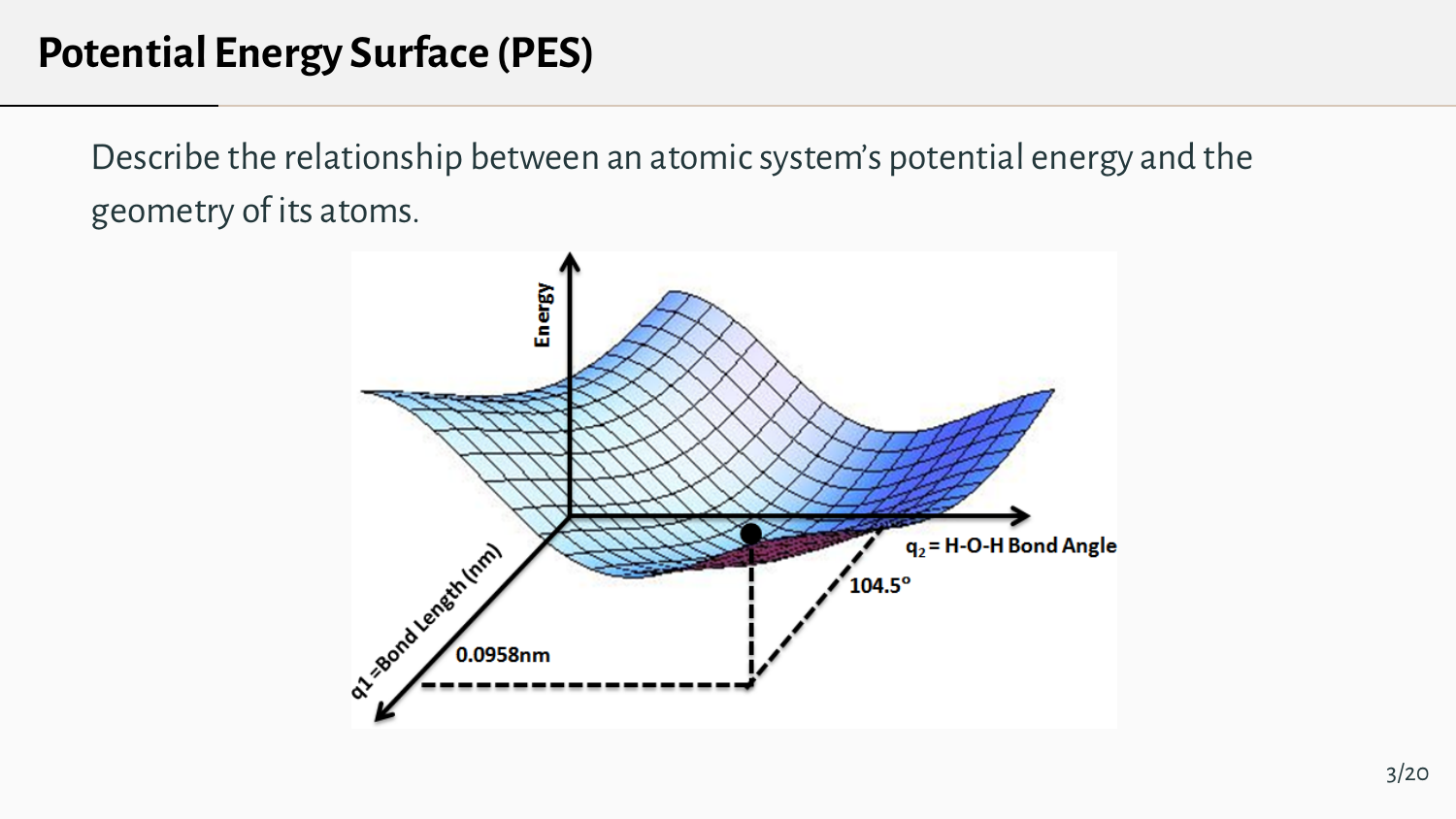Used in Molecular Dynamics and Monte Carlo simulations.

A simulation is as good as its atomic interaction model:

- First principles models: very slow, very accurate (e.g. Density Functional Theory)
- Classical (empirical) models: very fast, not very accurate
- Semi-empirical: trade-off, combination of empirical and *ab initio*
- Machine learning: best of both worlds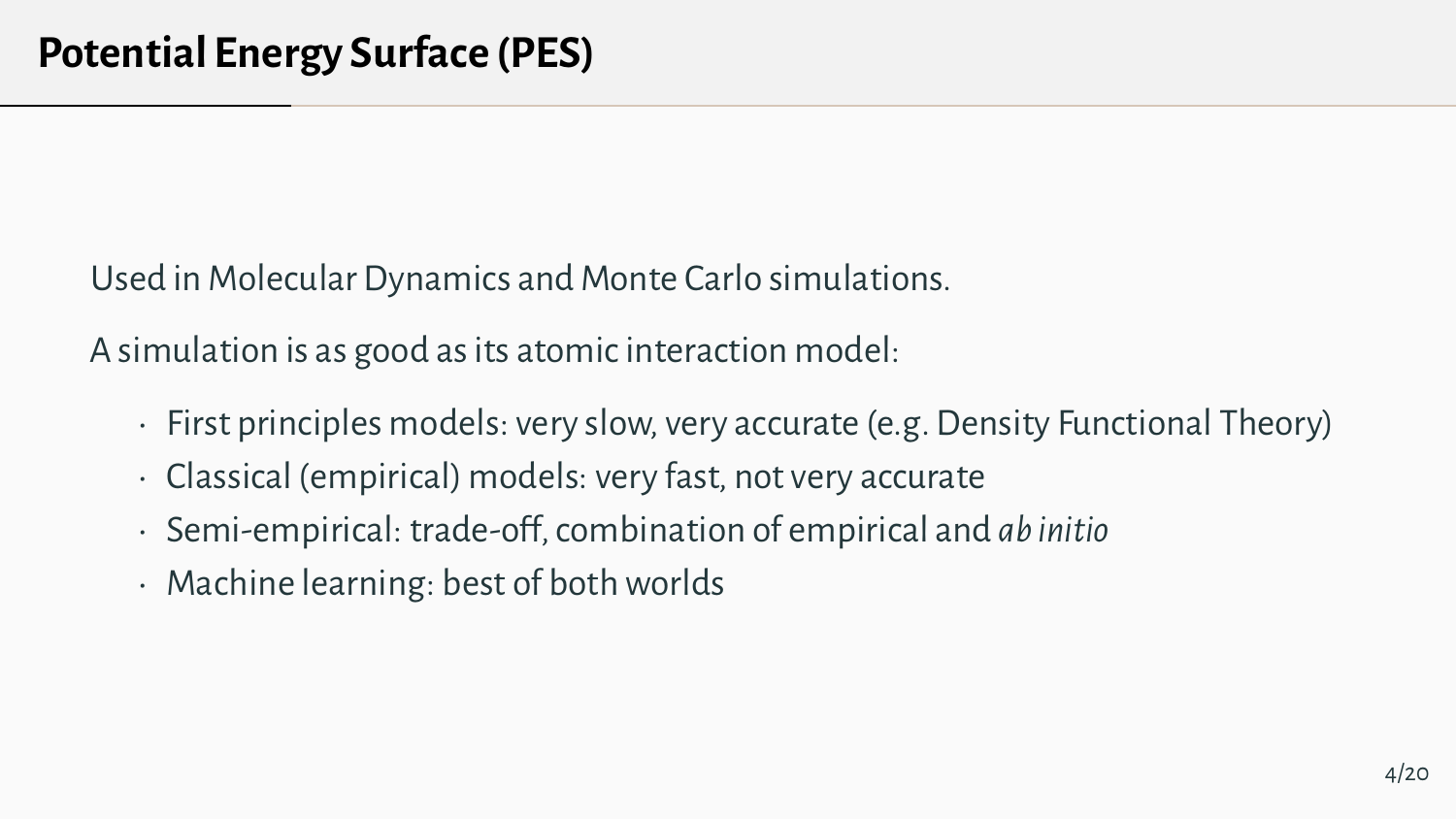#### **Speed**

To enable simulations at larger scale and longer time frames.

#### **Accuracy**

Of crucial importance, must be close to *ab initio* methods.

#### **Generality and transferability**

Models should not be restricted to specific types of atomic configurations.

#### **Complexity and data requirements**

Simple structures, few parameters, ability to train from small data. *Ab initio* data expensive to acquire.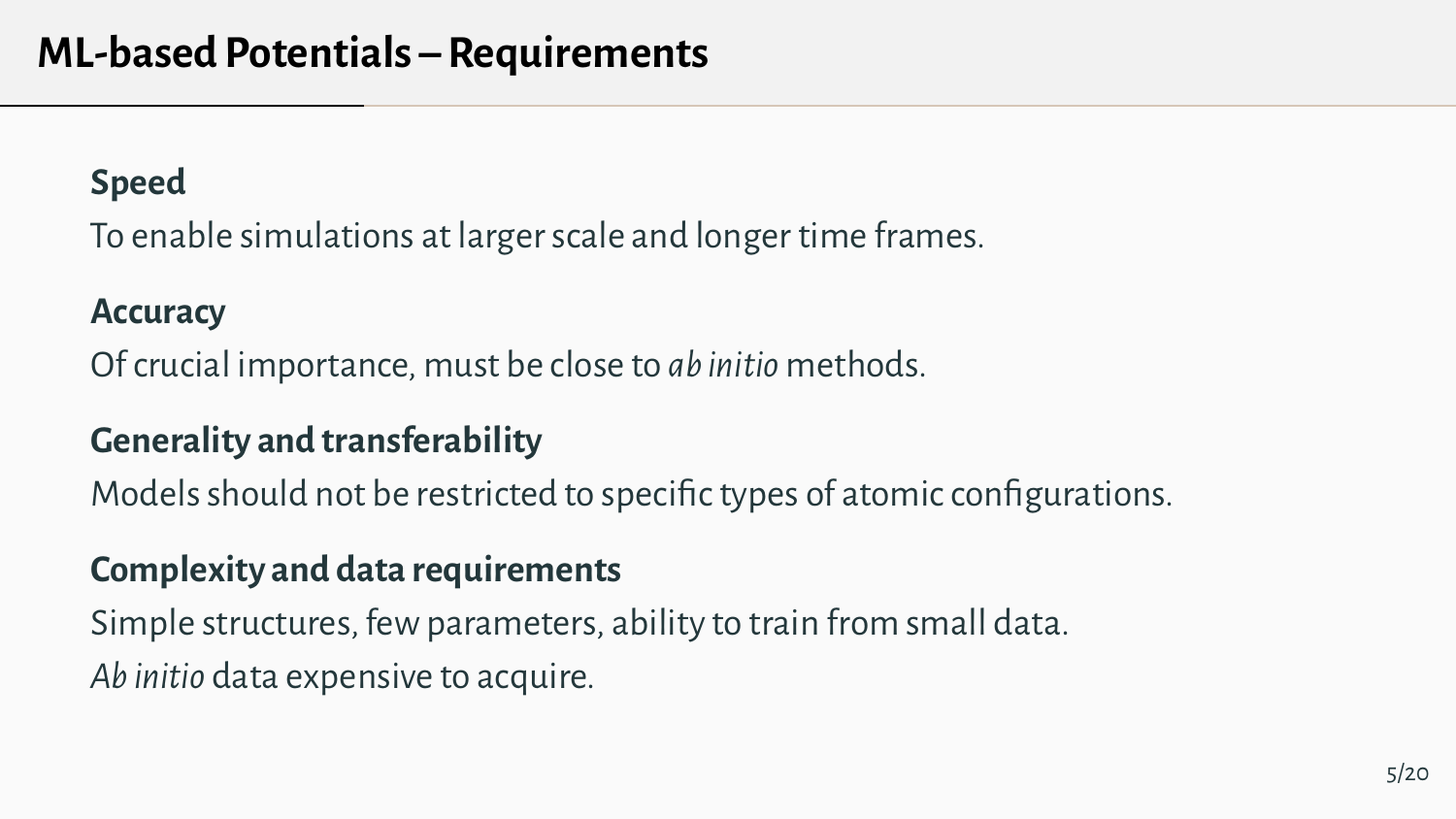# **Physically meaningful predictions**

- ML-based models must exhibit the same invariant behavior as the true PES.
- Must respect all physical properties, symmetries, invariances.
- Interpretability highly desired.
- Ability to provide physical insight.

# **Physical properties**

- Conservation of total energy
- Roto-translational invariance (linear and angular momentum)
- Permutational invariance (atoms with the same nuclear charge can be exchanged)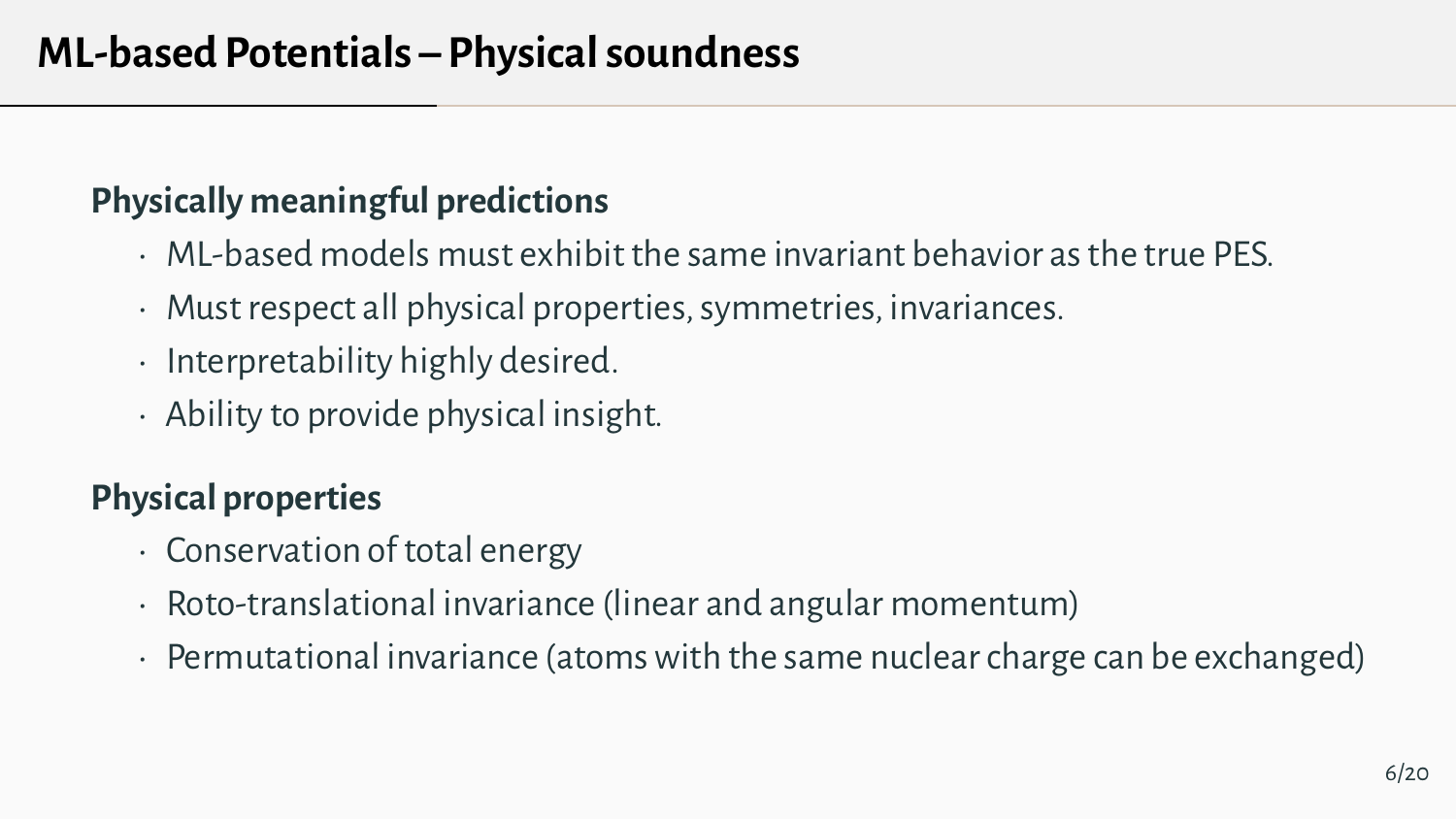# **ML-based Potentials**

#### **Data-driven approaches**

- neural networks (most popular)
- polynomial fitting
- moment tensor potentials (linear combination of polynomial basis functions)
- Gaussian processes
- support vector machines

# **Symbolic Regression**

- more amenable to the integration of physical knowledge
- not requiring *a priori* knowledge or predefined functional forms
- successful in discovering simple forms of potentials
- smaller number of parameters, better efficiency
- $\cdot$  arguably more interpretable by experts  $_{7/20}$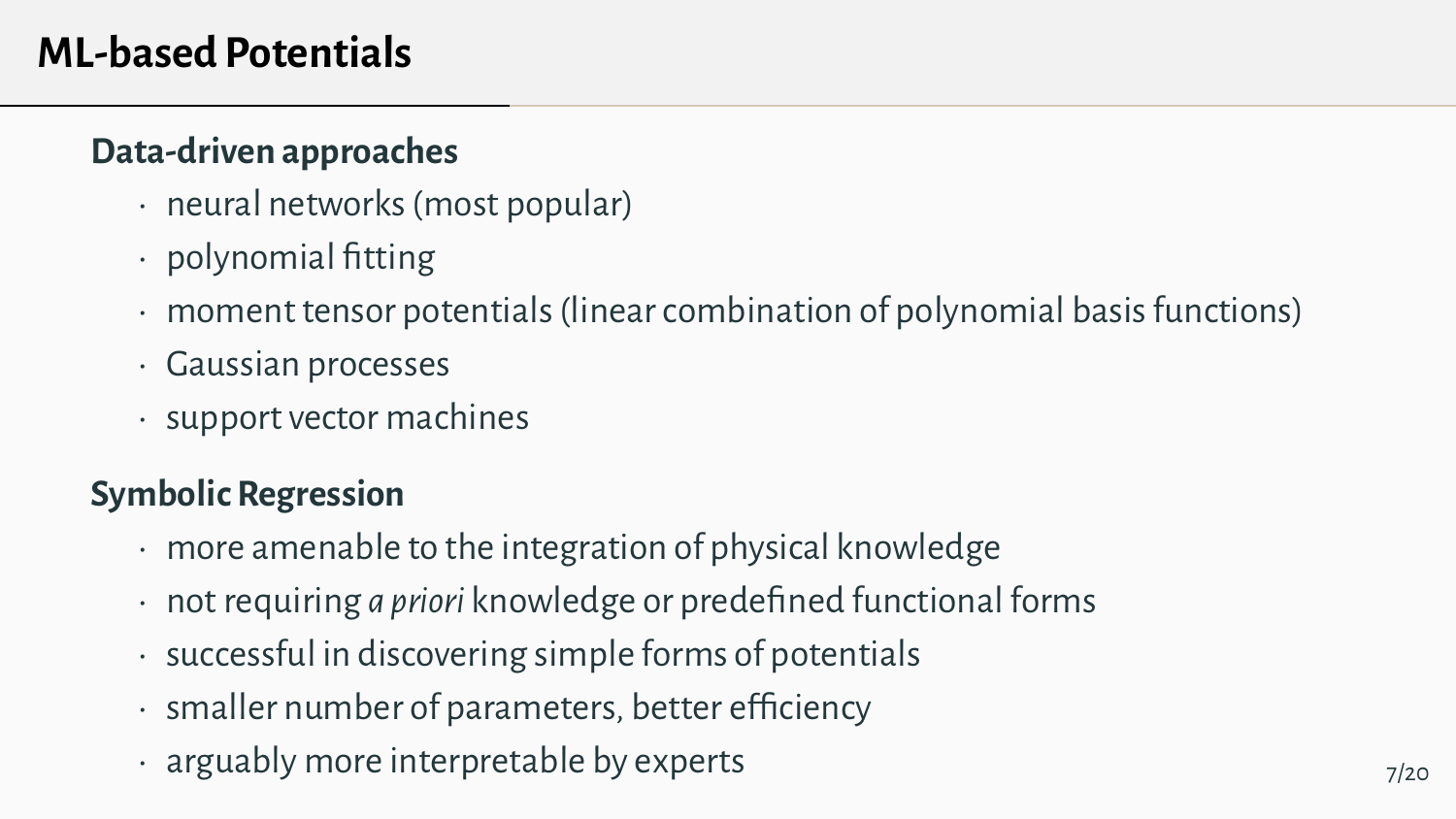In molecular dynamics simulations, the system's potential energy is typically decomposed into a set of independent m-body interactions that are a function of each particle's position, **r**.

$$
E = \sum_{\langle i,j \rangle} g(\mathbf{r}_i, \mathbf{r}_j)
$$
two-body  

$$
E = \sum_{\langle i,j \rangle} g(\mathbf{r}_i, \mathbf{r}_j) + \sum_{\langle i,j,k \rangle} h(\mathbf{r}_i, \mathbf{r}_j, \mathbf{r}_k)
$$
three-body

The functions g and h can be all kinds of empirical or semi-empirical functions.

ML enables the automatic discovery of such functional forms using *ab initio* training data.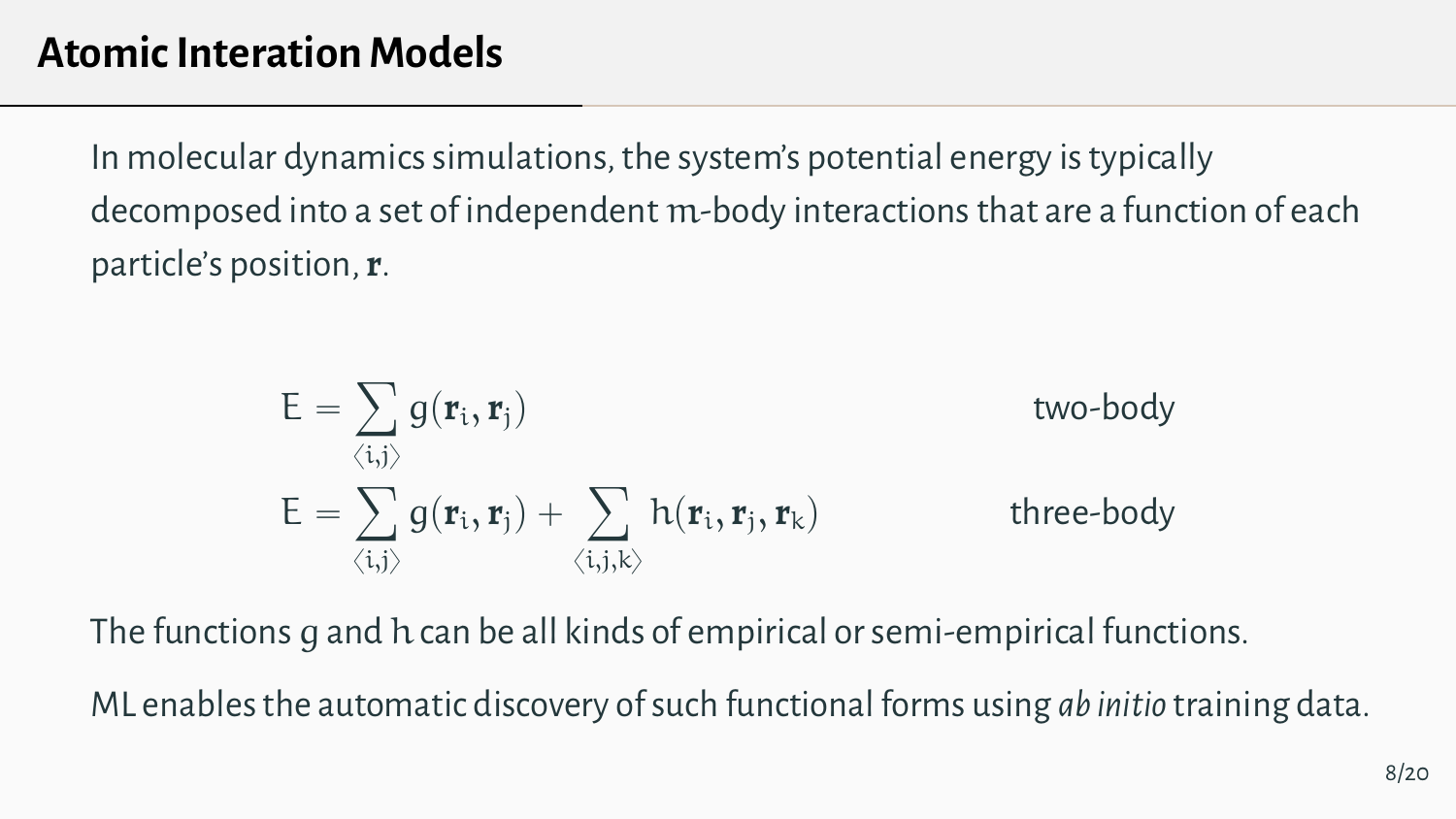**Successful** rediscovery of simple potentials (Morse, Lennard-Jones, ... )

**Ongoing issues**: extrapolation, generalization, transferability

- directed search
- hard complexity limits (length, depth), simple primitive set
- physically-augmented fitness weigh down high-energy points
- $\cdot$  inclusion of derivative information (F  $= -\nabla_{\bf r}E$ )

#### **GP "at scale"**

- parallel tempering
- hierarchical fair competition
- co-evolution of populations and operator probabilities
- local search (coefficient tuning)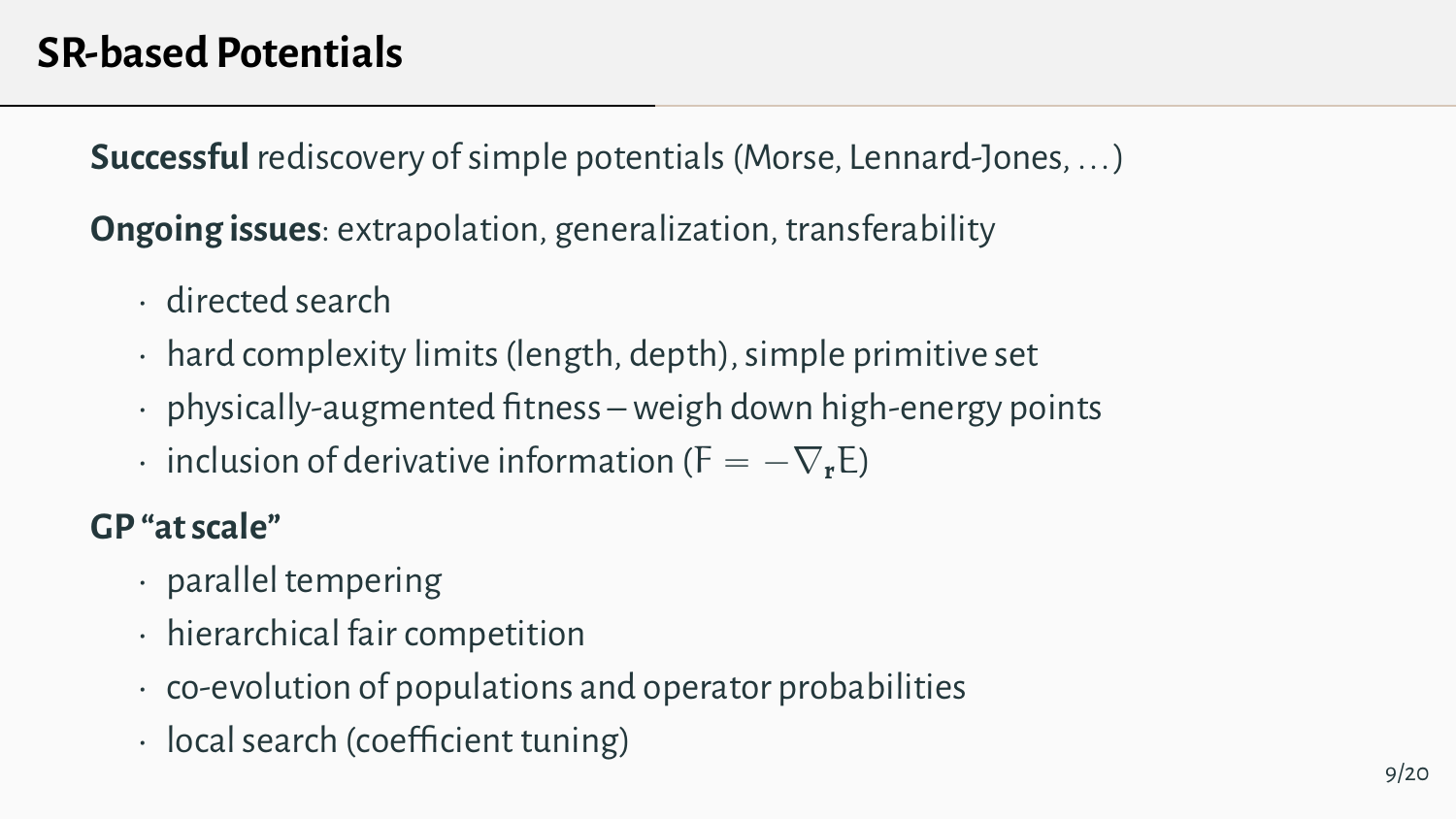Training data from molecular dynamics simulations (relatively scarce).

Format: atomic configuration  $\rightarrow$  energy (+ forces, stresses)

#### Atom i **Snapshot k** D  $(k)$  $\{r_{ii}|r_{ii} < r_{out}\}\$ **Aggregate distances**  $\hat{\mathsf{E}}_{i}^{(k)} = \mathsf{F}$  $\overline{\phantom{a}}$ D  $(k)$ i  $\overline{a}$ **Estimate energy**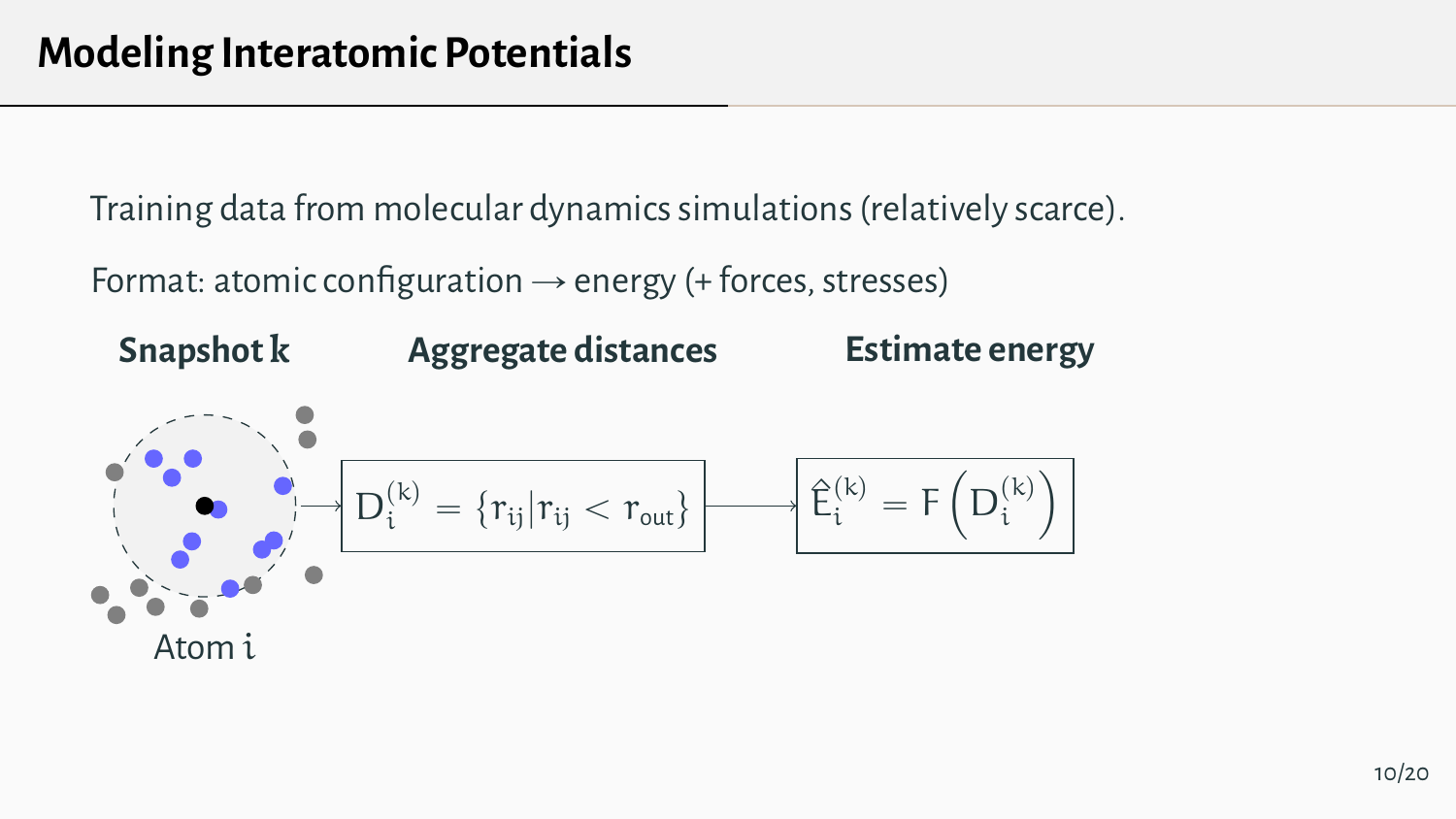#### **Approach**

Include <sup>ř</sup> symbol in the primitive set (**Hernandez et al., 2019**).

$$
E = \sum_{\langle i,j \rangle} g(\mathbf{r}_i, \mathbf{r}_j)
$$
 two-body

Three input dimensions:

- number of training snapshots N
- $\cdot$  number of atoms M
- number of pairwise distances L (depends on cut-off radius)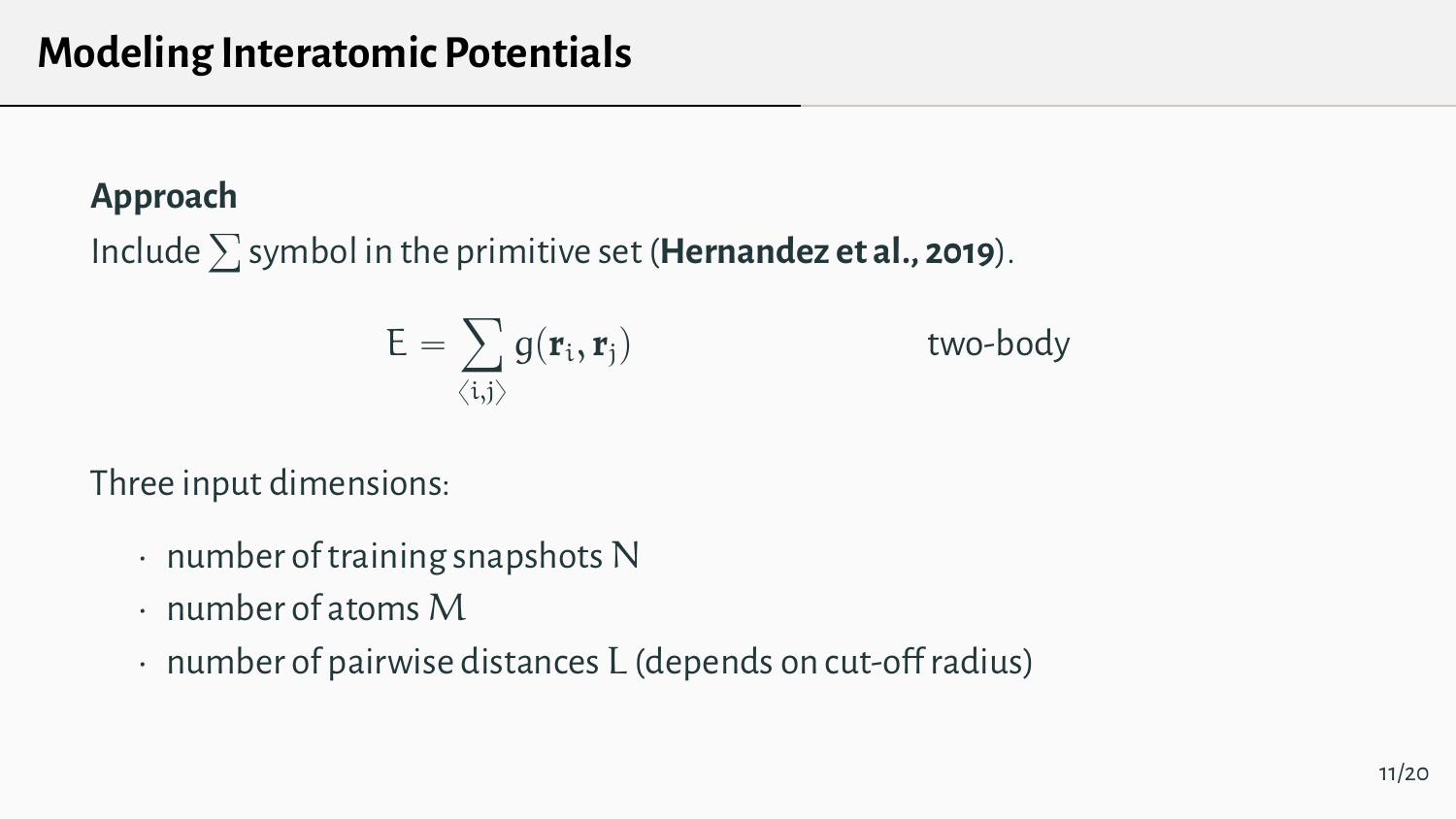Extending Operon with  $\sum$  symbols:

- $\overline{\phantom{a}}$  rested  $\overline{\phantom{a}}$  symbols behave as the identity function
- $\cdot$  hested  $\geq$  symbols behave as the identity function<br> $\cdot$  if not under a  $\sum$  symbol,  $r$  acts as a constant  $c=1$
- $\cdot$  evaluation is performed using a nested interpreter that aggregates the distances

NSGA2 algorithm

- $\cdot$   $\epsilon$ -dominance to ensure more even distribution of solutions over Pareto fronts
- duplicate solutions penalized with worst Pareto rank
- $\cdot$  objectives: accuracy ( $\mathsf{R}^2$  coefficient) + parsimony (model length)

<https://github.com/heal-research/operon> <https://github.com/foolnotion/atomic-potentials>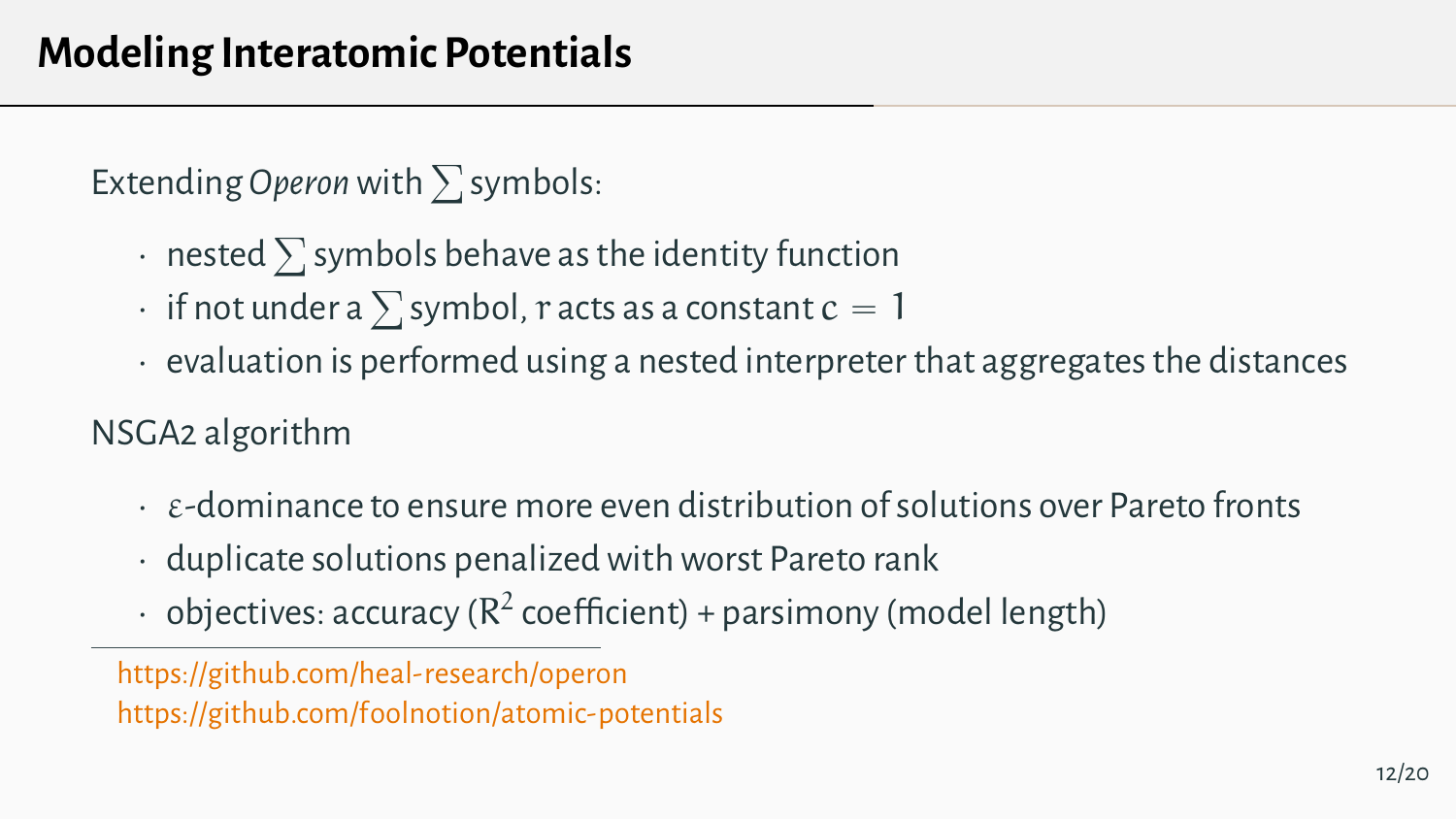#### **Fine-grained parallelism**

Taskflow: NSGA2

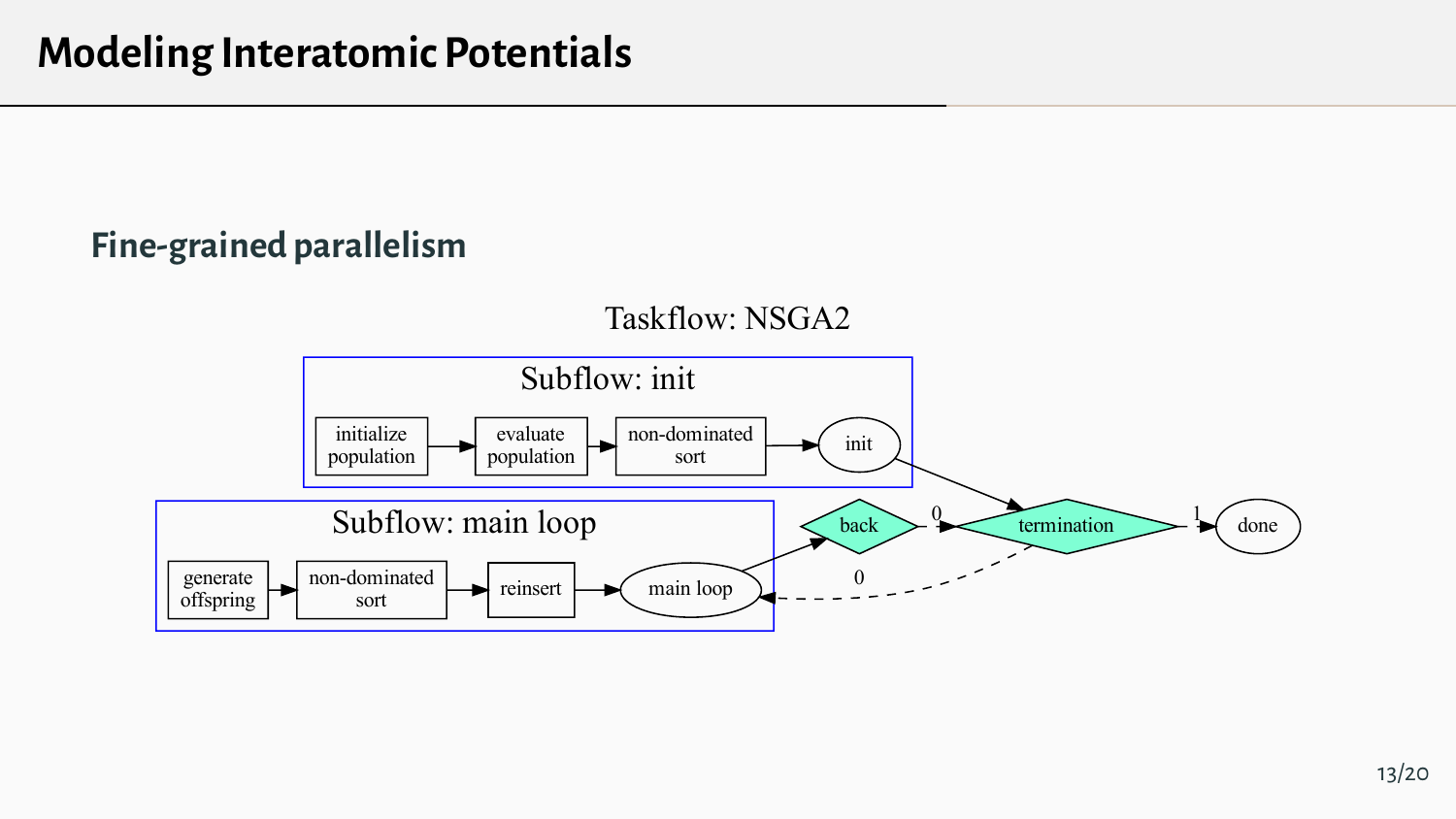# **Modeling Interatomic Potentials**

population size 10,000 individuals tree limits max length 20, max depth 10 crossover probability 100% crossover operator subtree crossover mutation probability 25% mutation operator uniformly chosen from: • subtree removal/insertion/replacement • change function symbol • change variable name  $\cdot$  additive one point leaf mutation ( $v = v + \mathcal{N}(0, 1)$ ) • discrete point leaf mutation selection operator crowded tournament selection, group size = 17 objectives  $\qquad \qquad \qquad$  Pearson R<sup>2</sup> and model length evaluation budget  $10^8$  fitness evaluations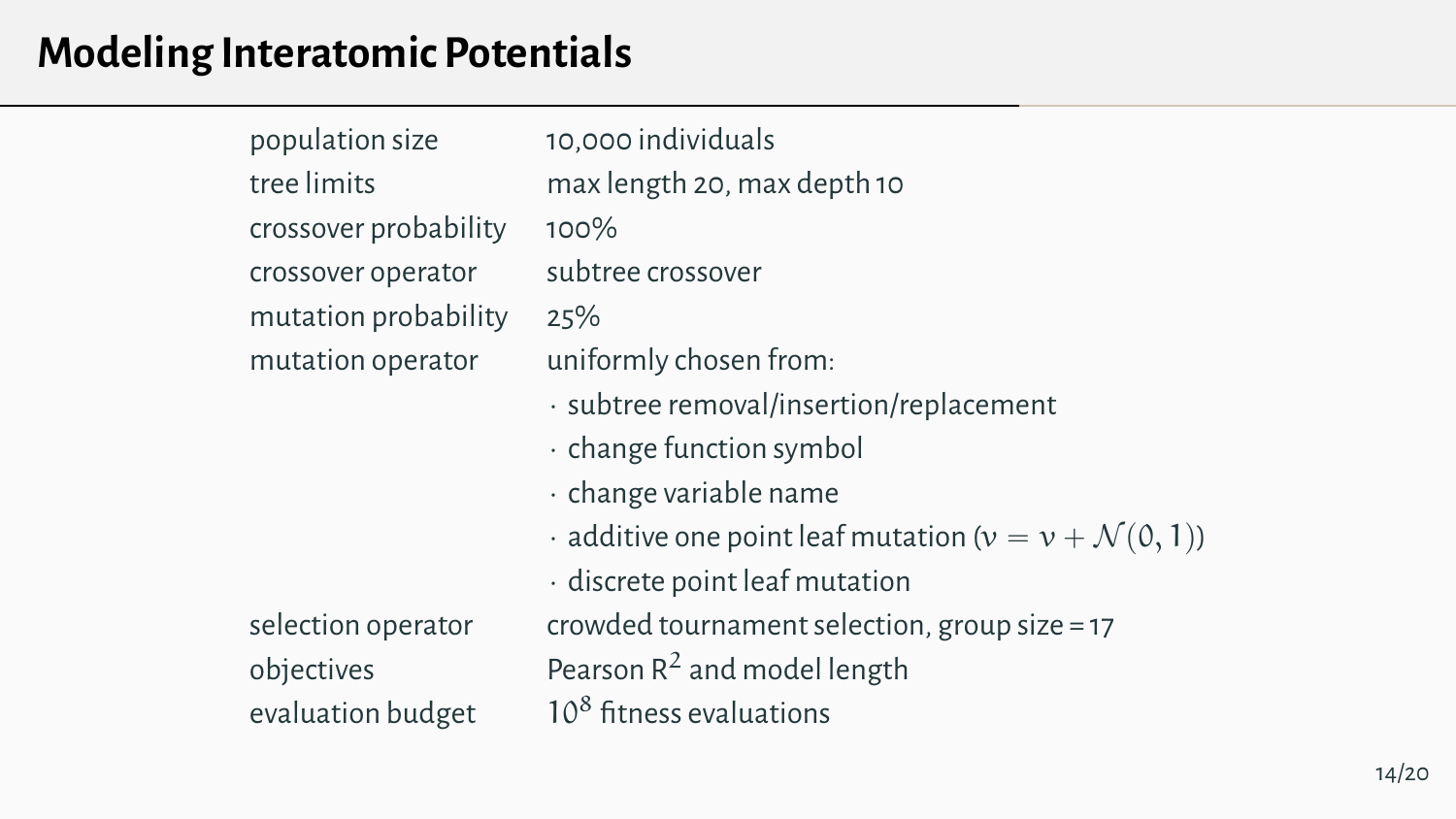#### **Dataset**

- Atomic system of 32 Cu atoms.
- 150 snapshots of atomic positions, energies, forces and stresses
- data is shuffled and split evenly between training and test
- $\,\cdot\,$  additional feature  $\rm p\, = r^{-1}$  added to help the search

[https://gitlab.com/muellergroup/poet/-/tree/master/poet\\_run/data/DFT\\_Cu](https://gitlab.com/muellergroup/poet/-/tree/master/poet_run/data/DFT_Cu)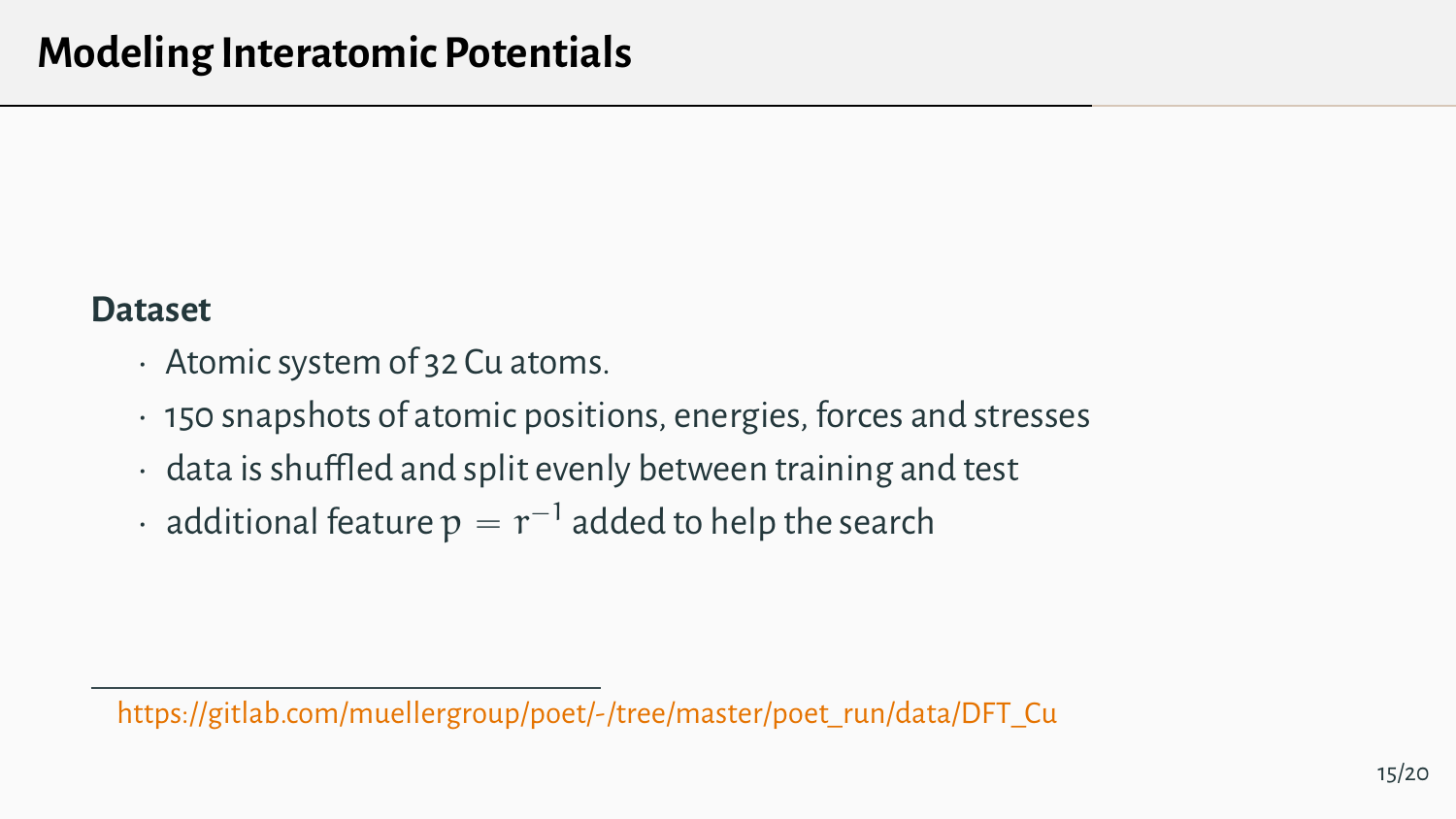# **Results – summary**

| ID | <b>Primitive set</b>                                                                                                                             | Inputs       | <b>MAE</b> <sub>train</sub> | <b>MAE</b> <sub>test</sub> | Length | Runtime (s) |  |
|----|--------------------------------------------------------------------------------------------------------------------------------------------------|--------------|-----------------------------|----------------------------|--------|-------------|--|
| Α  | $\sum, +, -, \times, \div$                                                                                                                       | $\mathbf{r}$ | $0.568 \pm 0.045$           | $0.602 + 0.059$            | 32.0   | 118.52      |  |
| B  | $\sum, +,-, \times, \div$                                                                                                                        | q            | $0.518 \pm 0.036$           | $0.599 + 0.069$            | 44.0   | 142.01      |  |
| С  | $\sum, +, -, \times, \div$                                                                                                                       | r, q         | $0.512 \pm 0.043$           | $0.595 + 0.091$            | 42.0   | 143.69      |  |
| D  | $\sum, +, -, \times,$ aq                                                                                                                         | r            | $0.498 + 0.047$             | $0.583 + 0.060$            | 56.0   | 165.49      |  |
| Ε  | $\sum, +, -, \times,$ aq                                                                                                                         | q            | $0.500 \pm 0.066$           | $0.574 + 0.068$            | 56.5   | 162.51      |  |
| F  | $\sum_{i=1}^{n}$ +, -, $\times$ , aq                                                                                                             | r, q         | $0.493 + 0.046$             | $0.593 + 0.060$            | 60.0   | 169.64      |  |
| G  | $\sum_{i}$ , $+$ , $-$ , $\times$ , $\div$ , pow                                                                                                 | r            | $0.501 + 0.042$             | $0.620 + 0.039$            | 39.0   | 286.95      |  |
| Н  | $\sum_{i}$ , +, -, $\times$ , $\div$ , pow                                                                                                       | q            | $0.516 \pm 0.048$           | $0.604 \pm 0.065$          | 46.5   | 241.25      |  |
|    | $\sum, +, -, \times, \div, \text{pow}$                                                                                                           | r, q         | $0.514 \pm 0.051$           | $0.596 + 0.057$            | 47.0   | 290.53      |  |
|    | $\sum$ , +, -, $\times$ , aq, pow                                                                                                                | r            | $0.507 \pm 0.052$           | $0.608 \pm 0.059$          | 47.0   | 269.26      |  |
| K  | $\sum, +, -, \times,$ aq, pow                                                                                                                    | q            | $0.489 \pm 0.053$           | $0.623 + 0.085$            | 57.0   | 244.44      |  |
| L  | $\sum_{i=1}^{n}$ , $\frac{1}{n}$ , $\frac{1}{n}$ , $\frac{1}{n}$ , $\frac{1}{n}$ , $\frac{1}{n}$ , $\frac{1}{n}$ , $\frac{1}{n}$ , $\frac{1}{n}$ | r, q         | $0.497 + 0.053$             | $0.594 + 0.068$            | 57.0   | 281.86      |  |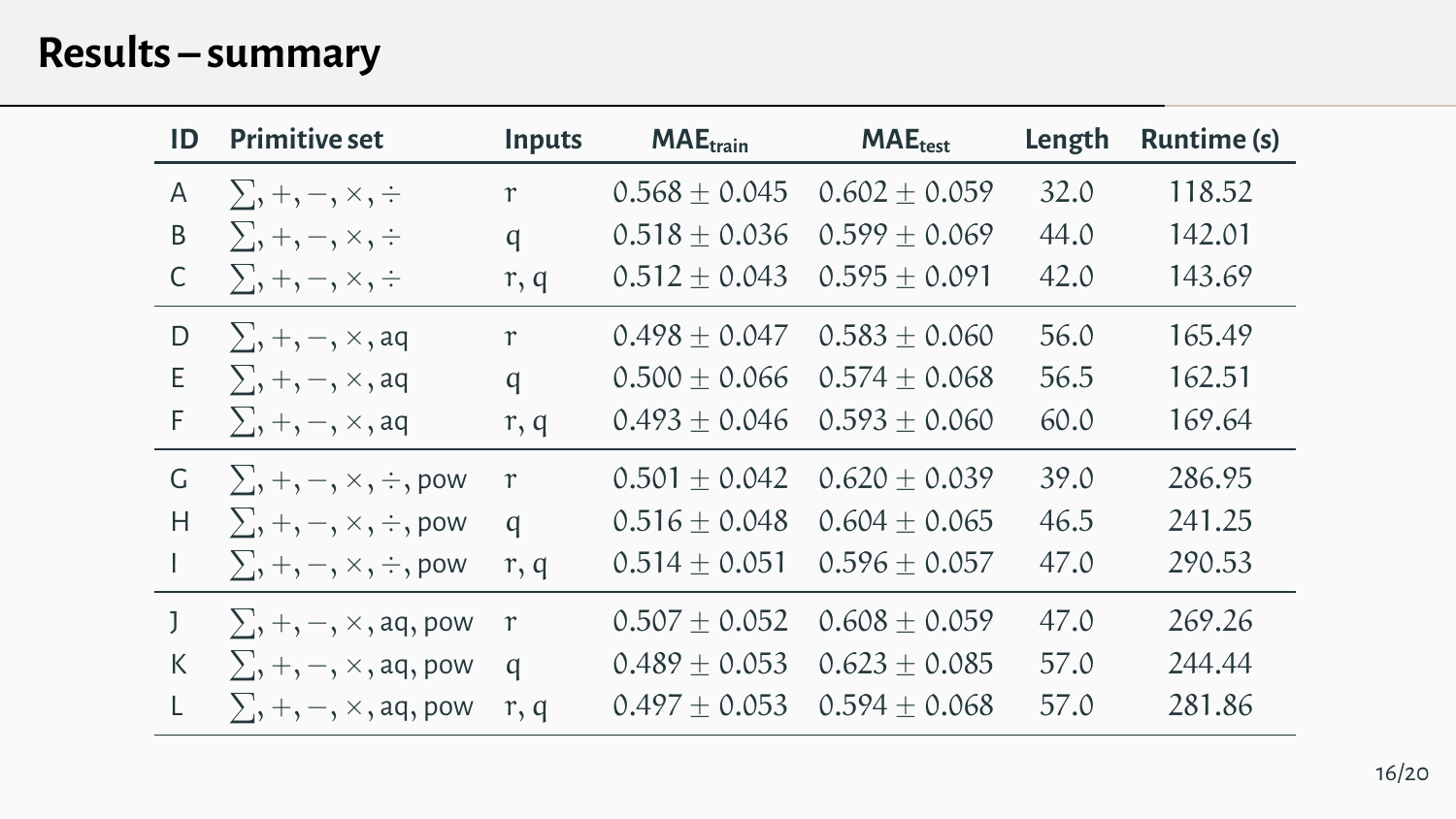# **Results – statistical significance – test performance**

|   | A                                         | B             | C             | D                                                                                                                                                                                                        | Ε |               | F G                        | $H$ $I$              |               | $\mathbf{I}$                          | K                  | L             |
|---|-------------------------------------------|---------------|---------------|----------------------------------------------------------------------------------------------------------------------------------------------------------------------------------------------------------|---|---------------|----------------------------|----------------------|---------------|---------------------------------------|--------------------|---------------|
| A |                                           |               |               | ↑3e-01 ↑4e-01 ↑2e-01 <b>↑7e-03</b> ↑8e-02 ↓9e-01 ↓4e-01 ↑1e-01 ↓5e-01 ↓9e-01 ↑7e-02                                                                                                                      |   |               |                            |                      |               |                                       |                    |               |
| Β | $\downarrow$ 3e-01                        |               | ↑9e-01        |                                                                                                                                                                                                          |   |               |                            |                      |               |                                       |                    |               |
|   | $C$ $\downarrow$ 4e-01 $\downarrow$ 9e-01 |               |               | ↑1e+00 ↑2e-01 ↑Se-01 ↓4e-01 ↓8e-01 ↓8e-01 ↓1e-01 ↓3e-01                                                                                                                                                  |   |               |                            |                      |               |                                       |                    | ↑6e-01        |
|   |                                           |               |               |                                                                                                                                                                                                          |   |               |                            |                      |               |                                       |                    |               |
|   |                                           |               |               | <b>E</b> J7e-03 J2e-01 J2e-01 J1e-01 J4e-01 J3e-03 J8e-02 J3e-01 J1e-03 J1e-02 J4e-01                                                                                                                    |   |               |                            |                      |               |                                       |                    |               |
|   |                                           |               |               | $F = \frac{1}{2}8e-02$ $\frac{1}{2}6e-01$ $\frac{1}{2}6e-01$ $\frac{1}{2}e-01$ $\frac{1}{2}e-02$ $\frac{1}{2}e-01$ $\frac{1}{2}e-02$ $\frac{1}{2}8e-02$ $\frac{1}{2}9e-01$                               |   |               |                            |                      |               |                                       |                    |               |
|   | $G$ 19e-01                                | ↑2e-01 ↑4e-01 |               |                                                                                                                                                                                                          |   |               |                            |                      |               |                                       |                    |               |
|   | $H \uparrow$ 4e-01                        |               |               |                                                                                                                                                                                                          |   |               |                            |                      |               | $\downarrow$ 1e-01 $\downarrow$ 3e-01 |                    | ↑3e-01        |
|   |                                           |               |               | 1 $\downarrow$ 1e-01 $\downarrow$ 6e-01 $\uparrow$ 8e-01 $\uparrow$ 9e-01 $\uparrow$ 3e-01 $\uparrow$ 7e-01 $\downarrow$ <b>3e-02</b> $\downarrow$ 4e-01                                                 |   |               |                            |                      |               | $\downarrow$ 2e-02                    | $\downarrow$ 1e-01 | ↑7e-01        |
|   | $J$ [Se-01                                | ↑8e-02        |               | 1e-01 <b>↑4e-02</b>                                                                                                                                                                                      |   | ↑1e-03 ↑1e-02 | <b>J</b> 5e-01             | ↑1e-01 <b>↑2e-02</b> |               |                                       | $\downarrow$ 7e-01 | ↑7e-o3        |
|   | $K$ 19e-01                                |               | ↑2e-01 ↑3e-01 | î 3e-01                                                                                                                                                                                                  |   |               | 1e-02 18e-02 17e-01 13e-01 |                      | ↑1e-01 ↑7e-01 |                                       |                    | <b>17e-02</b> |
|   |                                           |               |               | L $\downarrow$ 7e-02 $\downarrow$ 4e-01 $\downarrow$ 6e-01 $\uparrow$ 6e-01 $\uparrow$ 4e-01 $\uparrow$ 9e-01 $\downarrow$ <b>2e-02</b> $\downarrow$ 3e-01 $\downarrow$ 7e-0 <b>3</b> $\downarrow$ 7e-02 |   |               |                            |                      |               |                                       |                    |               |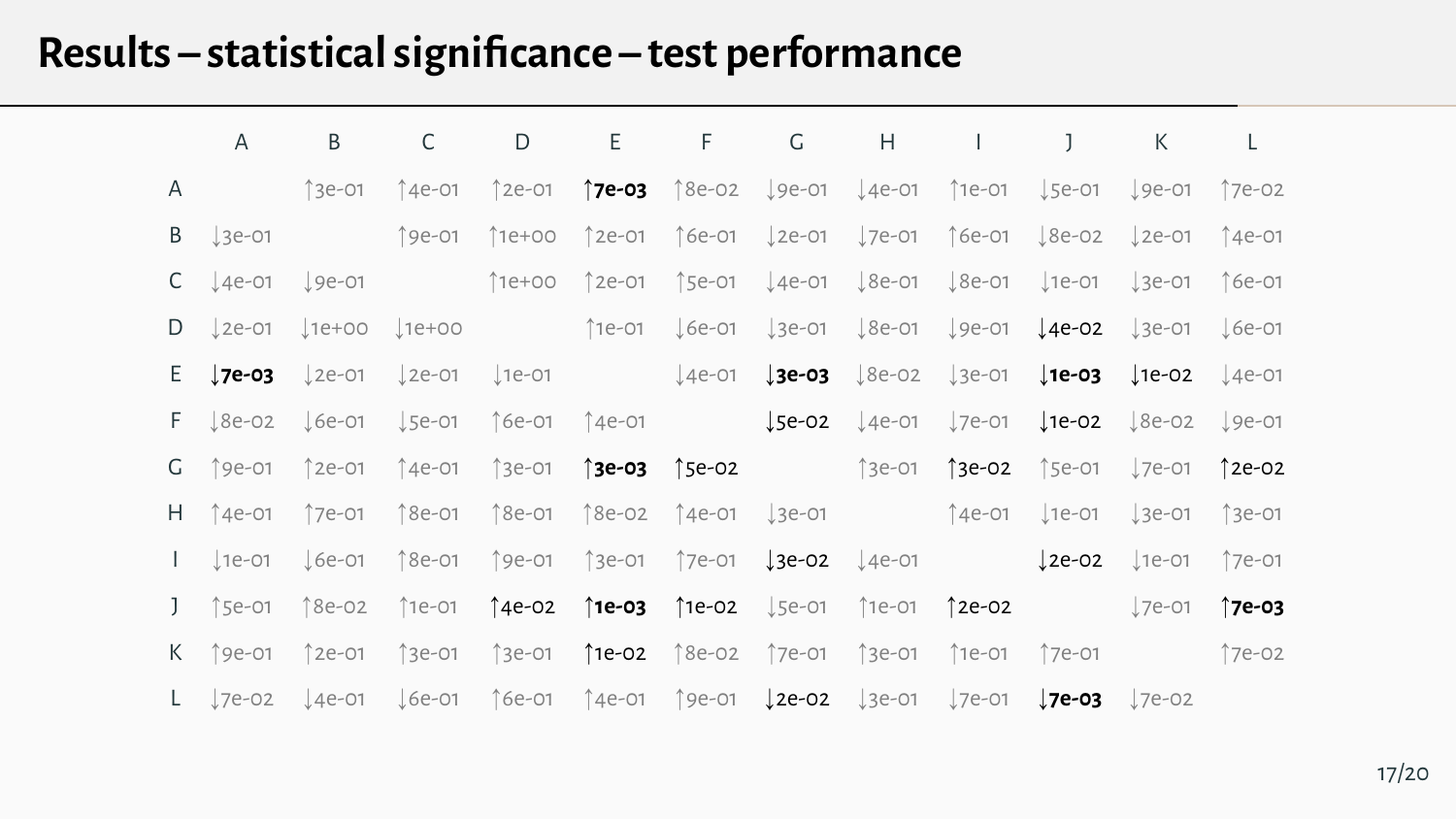# **Results – best models**

| ID | Model                                                                                                                                                                                                                                                                                                  |
|----|--------------------------------------------------------------------------------------------------------------------------------------------------------------------------------------------------------------------------------------------------------------------------------------------------------|
| C  | $MAEtrain = 0.579$ , $MAEtest = 0.448$ , Absolute rank: 1<br>$-110.531 - \frac{2929.411 \sum \left(\left(-0.974 + \frac{2.68}{r}\right) \left(0.727 - \frac{2.888}{r}\right) \left(0.727 - \frac{1.747}{r}\right)\right)}{2}$<br>$\sum \left(-\frac{0.972}{r(0.899r-1.815)}\right)$                    |
| Е  | $MAE_{train} = 0.612$ , $MAE_{test} = 0.454$ , Absolute rank: 2<br>$3.037\left(-\sum_{x=1}^{10.211}\right)-2.396\right)$<br>$=$ $-$ 101.086<br>$\sqrt{\sum^2 \left( \left( -2.409 + \frac{6.254}{r} \right) \left( 1.209 - \frac{4.99}{r} \right) \left( 1.209 - \frac{2.956}{r} \right) \right) + 1}$ |
| C  | $MAE_{train} = 0.585$ , $MAE_{test} = 0.458$ , Absolute rank: 3<br>$-111.611+\frac{12327.356\sum ((-0.817+\frac{2.014}{r})(0.318-\frac{1.255}{r})(0.706-\frac{1.913}{r}))}{r}$<br>$\sum \left( \frac{0.806}{r(0.307r - 1.292)} \right)$                                                                |
| C  | $MAE_{train} = 0.550$ , $MAE_{test} = 0.473$ , Absolute rank: 6<br>$-108.409+\frac{14618.749 \sum ((0.555 - \frac{1.538}{r}) (0.707 - \frac{1.667}{r}) (0.787 - \frac{3.116}{r}))}{r}$<br>$\sum \left( \frac{3.142}{\pi (1.922 - 0.953 \tau)} \right)$                                                 |
| в  | $MAE_{train} = 0.549$ , $MAE_{test} = 0.475$ , Absolute rank: 7<br>$-109.903 - \frac{82734.094 \sum ((-0.361 + \frac{1.414}{r}) (0.527 - \frac{1.433}{r}) (0.622 - \frac{1.512}{r}))}$<br>$\sum \left( \frac{0.873}{r(-0.339 + \frac{0.686}{r})} \right)$                                              |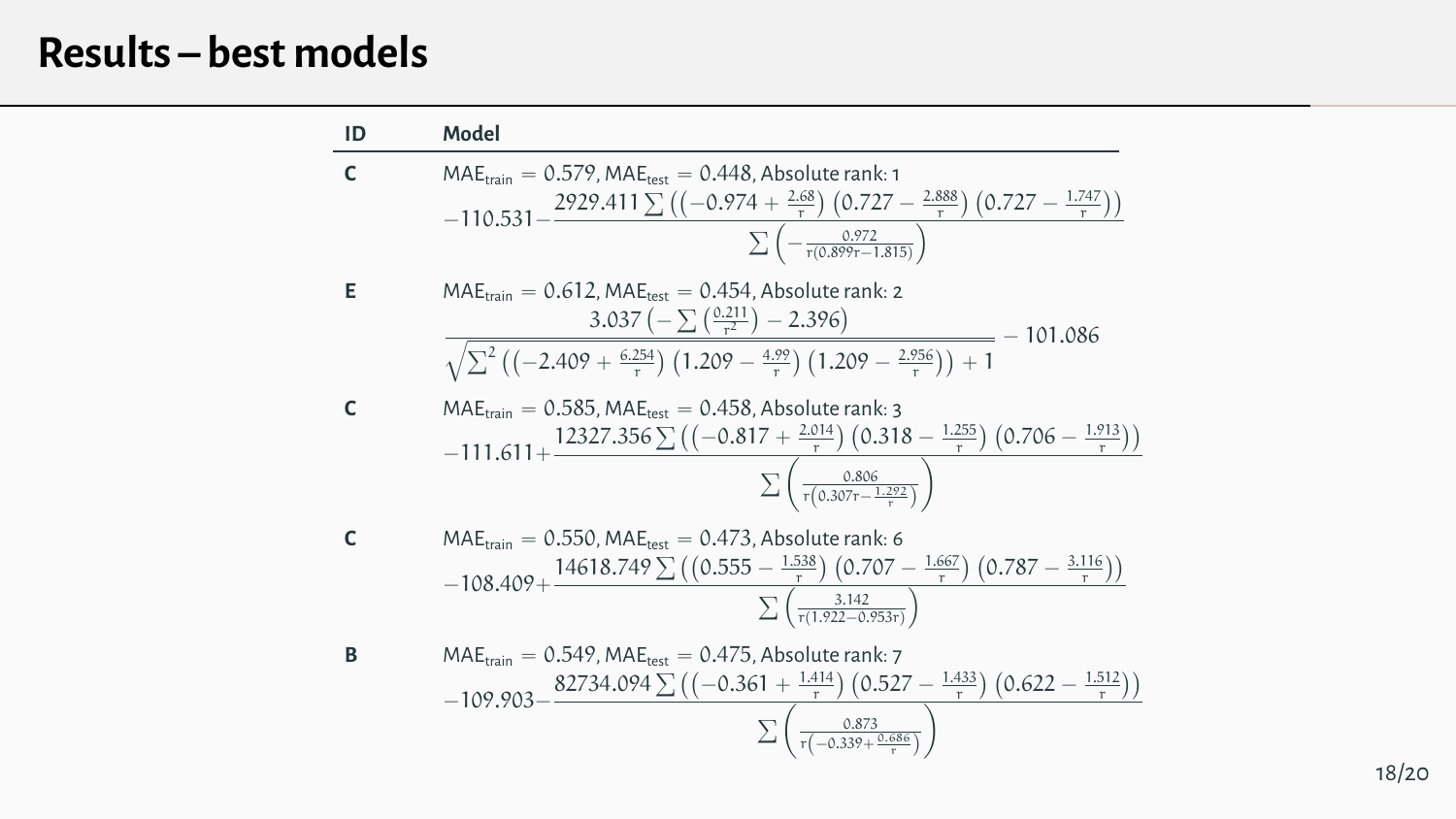Unrestricted/undirected search enabled by  $\sum$ -symbols.

Relative simple primitive sets provide the ability to discover accurate potentials.

- discovered expressions do not resemble known potentials
- arithmetic-only configurations perform just as well on test data
- no advantage of analytical quotient over unprotected division
- a simple potential function was found

$$
-110.531-\frac{2929.411\sum \left(\left(-0.974+\frac{2.68}{r}\right) \left(0.727-\frac{2.888}{r}\right) \left(0.727-\frac{1.747}{r}\right)\right)}{\sum \left(-\frac{0.972}{r(0.899r-1.815)}\right)}
$$